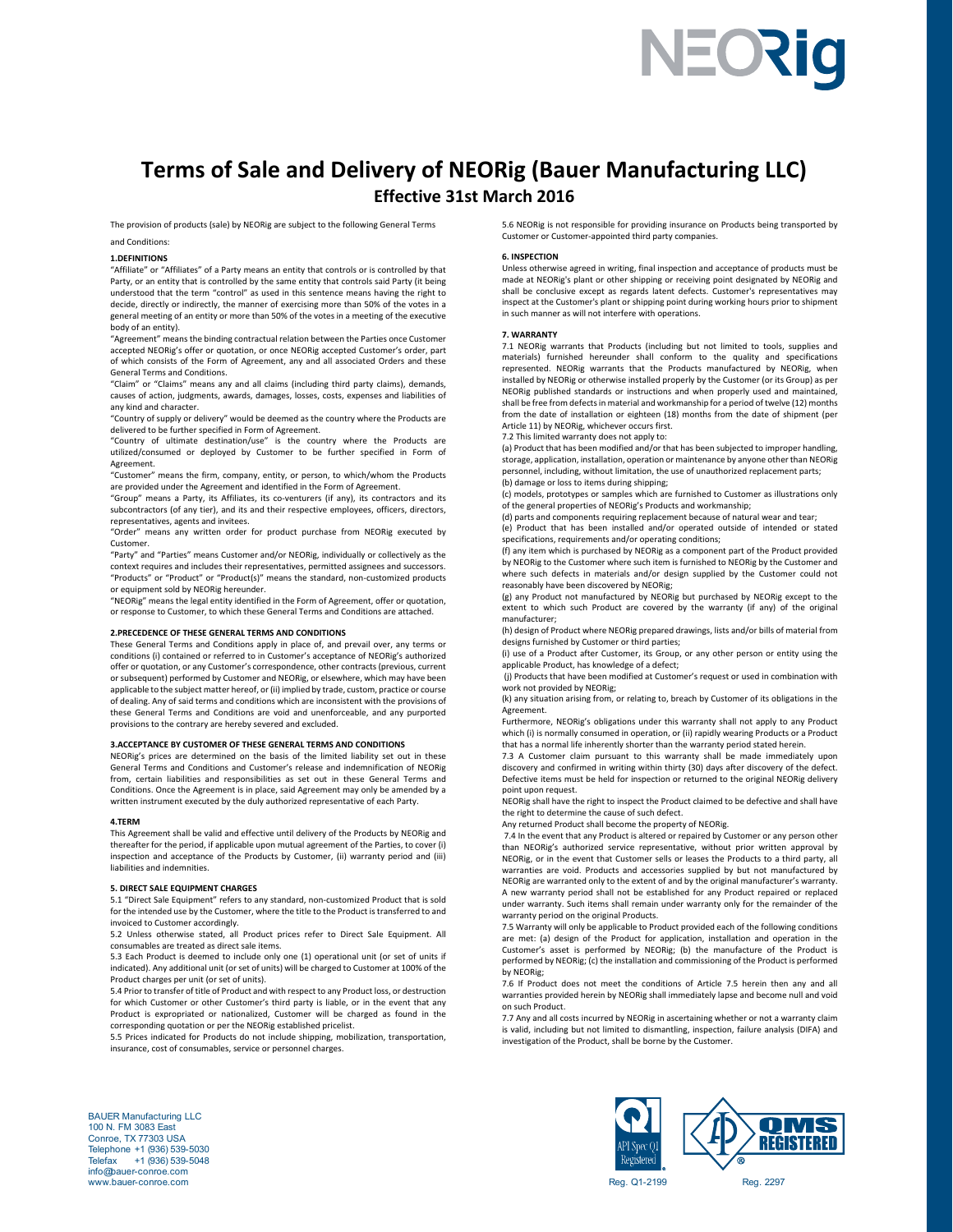7.8 Any description of the Product or any specifications, whether in promotional material or elsewhere, used in connection with the Product is used for the sole purpose of identifying the NEORig Product and is not, and shall not be construed as a warranty or condition of sale of the Product.

7.9 Under no circumstances shall NEORig be liable to the Customer or anyone else for special, indirect, incidental, consequential, exemplary or punitive damages whether suffered by the purchase or any other third party, caused or otherwise attributable to the NEORig Product or Services, any defects therein or any repairs or replacements made pursuant hereto.

.<br>7.10 NEORig's sole liability and Customer's exclusive remedy under the foregoing warranties are expressly limited to the repair, replacement or the refund of an equitable portion of the purchase price, at NEORig's sole option, of Products or Services which prove to be defective within the warranty period.

7.11 CUSTOMER ACKNOWLEDGES AND AGREES THAT WITH RESPECT TO THE PRODUCTS AND SERVICES, THERE ARE NO IMPLIED WARRANTIES OF RESULT OR EFFECTIVENESS OR MERCHANTABILITY OR FITNESS FOR PURPOSE, AND THERE ARE NO OTHER WARRANTIES, EXCEPT AS SET FORTH IN THIS ARTICLE 6. THE FOREGOING WARRANTIES ARE IN LIEU OF ALL OTHER WARRANTIES, TERMS, REPRESENTATIONS, GUARANTEES OR LIABILITIES, WHETHER ORAL, WRITTEN, EXPRESS, IMPLIED OR STATUTORY, AND SUCH OTHER WARRANTIES, TERMS, REPRESENTATIONS, GUARANTEES OR LIABILITIES, AT COMMON LAW, IN CONTRACT, IN TORT, OR OTHERWISE (INCLUDING WITHOUT LIMITATION STRICT PRODUCT LIABILITY AND NEGLIGENCE) ARE DISCLAIMED. NEORIG'S WARRANTY OBLIGATIONS HEREUNDER,AND CUSTOMER'S REMEDIES (EXCEPT AS TO TITLE) ARE SOLELY AND EXCLUSIVELY AS STATED IN THIS ARTICLE 6.

# **8. LIMITATION OF LIABILITY**

The total liability of NEORig (and its Group) with respect to any Claim, whether in contract, tort (including negligence, sole or concurrent, misrepresentation, warranty) or otherwise, arising out of, or connected with, the manufacture, provision, delivery, repair, replacement or use of any Products shall not exceed the consideration paid by Customer hereunder prior to the date upon which the cause of such action arose. For the avoidance of doubt, and without prejudice to the application of Article 9, the limitation of liability of NEORig in this Article 8 shall not apply to the indemnities granted by NEORig to Customer in Article 9.

# **9. LIABILITIES AND INDEMNITIES**

9.1. Subject to Article 9.2, Customer defend, indemnify and hold NEORig and/or its Group harmless from and against any Claim arising out of (i) death of, injury to, any person, and/or (ii) loss of, or damage to any property; arising out of, or in connection with, the use, application, or results, of the Products provided, assembled, installed, repaired, maintained, replaced or handled by NEORig.

9.2. Each Party shall defend, indemnify and hold the other Party and/or its Group harmless from and against any Claim arising out of (i) death of, injury to, its own personnel and/or (ii) loss of, or damage to, its own property and that of its Group provided that Customer shall, regardless of whether title to the Products vested in Customer, be liable for any loss of, or damage to, the Products once delivered to Customer (as set out in Article 11).

9.3. In no event shall NEORig be responsible for retrieving damaged or defective Products, delay or curtailment of operations, pollution and/or cost of dismantling and removal of Products to be repaired or replaced, resulting from defective material, faulty workmanship or otherwise.

9.4. IN NO EVENT SHALL NEORIG BE LIABLE FOR ANY SPECIAL, PUNITIVE, INCIDENTAL OR CONSEQUENTIAL DAMAGES SUSTAINED BY CUSTOMER (INCLUDING WITHOUT LIMITATION ANY DAMAGES RESULTING FROM LOSS OF USE, LOSS OF PROFIT, BUSINESS INTERRUPTION OR NEORIG'S FAILURE TO SUPPLY) WHETHER ARISING OUT OF OR IN CONNECTION WITH THE PERFORMANCE OF THE PRODUCTS OR SERVICES OR ANY OTHER MEANS. THESE LIMITATIONS SHALL APPLY EVEN IF ANY LIMITED REMEDY FAILS IN ITS ESSENTIAL PURPOSE.

CUSTOMER SHALL DEFEND, INDEMNIFY AND HOLD NEORIG HARMLESS FROM AND AGAINST ANY CLAIM ASSERTED AGAINST NEORIG THAT IS IN ANY WAY ASSOCIATED WITH THE MATTERS SET FORTH IN THIS PARAGRAPH.

9.5. It is express intent of the Parties that the provisions of this Article 9 shall exclusively govern the risk allocation and indemnities between the Parties and shall prevail over any inconsistent provisions contained in the remainder hereof, and over any applicable laws and regulations with which they may conflict, to the extent legally permissible.

9.6. The Parties formally express and agree that when an indemnity is granted (or a liability assumed) by either Party herein, or when a liability is excluded herein, said indemnity (or assumption of liability) or exclusion of liability shall, unless expressly stated otherwise, apply without limit and without regard to the cause thereof, including pre‐ existing conditions (whether such conditions be patent or latent), unseaworthiness of any vessel, breach of duty, statutory common law or otherwise, breach of representation or warranty (express or implied), strict product liability, tort, breach of contract, any theory of legal or equitable liability, negligence of any person(s) including that of the Party indemnified, whether such negligence be gross (which for the purpose of the Agreement means willful, wanton or reckless conduct, carelessness or omission as constitutes in effect an utter disregard for harmful, foreseeable and avoidable consequences), sole, concurrent, active or passive.

**10. TITLE AND RISK OF LOSS** 

10.1. Title to and risk of loss/damage to the Products shall pass to Customer at the time and place of delivery as per the INCOTERM specified in the Agreement.

NEORIO

10.2. The time, method, place or medium of payment shall not in any way limit NEORig's rights in and to the Products until payments has been received in full on all Orders, or any unpaid balance of the purchase price therefore, and NEORig may use all reasonable efforts, to retainand/or obtain possession of such Products until such unpaid balance has been received and accepted by NEORig, and to perfect and further evidence this security interest.

#### **11. DELIVERY, CANCELLATION AND DELAY**

11.1. Customer will hire NEORig to provide Products upon issuance of an Order upon written acceptance of same by NEORig. If the Order is not issued to NEORig three (3) calendar days or more prior Product delivery date, then: (1) the terms shall be in accordance with the applicable price list or quotation; and (2) any Customer requirement to include an Order reference number on the applicable invoice(s) shall be deemed waived and Customer shall be obligated to pay any and all such invoice(s) submitted by NEORig with or without an Order reference number.

11.2. All Products shall be delivered EX WORKS (at location specified of Form of Agreement) Incoterms 2010 or as otherwise agreed to specifically in the Agreement. The Products shall be packaged as per applicable standards of NEORig. Any additional expenses, if applicable, for expert/special seaworthy packing or marking shall be paid by Customer.

11.3. Partial deliveries shall be permitted. Delivery dates are approximate and dependent on Customer providing NEORig with all monies, guarantees and information needed to permit NEORig to immediately proceed with work and without interruption. NEORig shall not be liable for any damage or loss whether arising directly or indirectly out of any delay in delivery.

11.4. The Customer should be responsible for clearing the Products delivered. The Customer shall keep NEORig indemnified against any claim (including third party claims and demands from statutory or other government authority) relating to unloading and/or clearing of the Products.

Delivery shall be taken by Customer within three (3) days of the dispatch to Customer of a written request to take delivery of the Products. If for any reason any portion of the Products cannot be delivered when ready due to any cause, NEORig may invoke its rights under Article 13.

In such event, (a) NEORig's delivery obligations shall be deemed fulfilled and risk of loss/damage to the Products sold shall thereupon pass to Customer, (b) any amounts otherwise payable to NEORig upon delivery shall be payable upon presentation of NEORig's invoices and its certification as to such cause, and (c) all expenses incurred by NEORig, such as for preparation for and placement into storage, handling, inspection, preservation and insurance, shall be immediately payable by Customer upon submission of NEORig's invoices therefore.

11.5. Customer may cancel an Order at any time prior to the date of the shipment by giving notice to NEORig. Notice shall be given in more expeditious means possible and shall be confirmed within five (5) days thereafter, in writing, by registered mail, fax or email. Customer shall pay, upon the cancellation of any Order:

(a) the prices for all finished Product manufactured pursuant to such Order;

(b) the cost of inventory and special inventory which, but for such cancellation, would be used to manufacture Product for delivery to the Customer and not cancellable or useable for other customers of NEORig or another open Customer Order (affected inventory),<br>which is in the possession of NEORig, whether in raw form or work in progress, less salvage value thereof;

(c) the cost of all affected inventory on Order and not cancellable or usable for other customers of NEORig, less the salvage valuethereof; and

(d) if any, direct costs and fees actually incurred by NEORig or another open Customer Order(s), prior to the date(s) of Order(s) cancellation, with respect to any affected inventory.

11.6. NEORig shall, within fourteen (14) calendar days of cancellation, provide Customer an invoice describing in reasonable detail all of the foregoing costs and expenses payable to NEORig by Customer under this Article. All cancellation charges shall be supported by proper documentation. Customer shall pay the undisputed amount set forth in such invoice within thirty (30) days after receipt thereof. NEORig shall, in good faith, exercise reasonable efforts to mitigate the costs of cancellations. NEORig shall make reasonable efforts to cancel all applicable third party component purchase orders and reduce component inventory through return for credit programs or, where applicable, allocate such components for alternate or new Customer Orders.

11.7. The cancellation notice shall specify the extent to which the performance of work related to the Order is terminated, and the time at which such termination becomes effective. After receipt of such notice, NEORig shall stop the performance of said work to the extent specified in the notice of termination.

11.8. Customer may, with reasonable notice, request to change an Order by issuing a written change order authorization document (referred to herein as the "Change Order"). If upon receiving a Change Order, NEORig determines that there is any impact that increases the cost or affects the time to perform or provide the Product(s), then NEORig shall submit a proposal to Customer specifying the pricing and scheduling changes needed to execute the Change Order. Customer shall review the proposal and may accept, reject or modify the proposal, subject to mutual agreement; however, Customer shall be deemed to have accepted such proposal once NEORig proceeds as specified in the Change Order. NEORig may, at its sole discretion, decline to execute the Change Order





BAUER Manufacturing LLC 100 N. FM 3083 East Conroe, TX 77303 USA Telephone +1 (936) 539-5030 Telefax +1 (936) 539-5048 info@bauer-conroe.com www.bauer-conroe.com Reg. 2297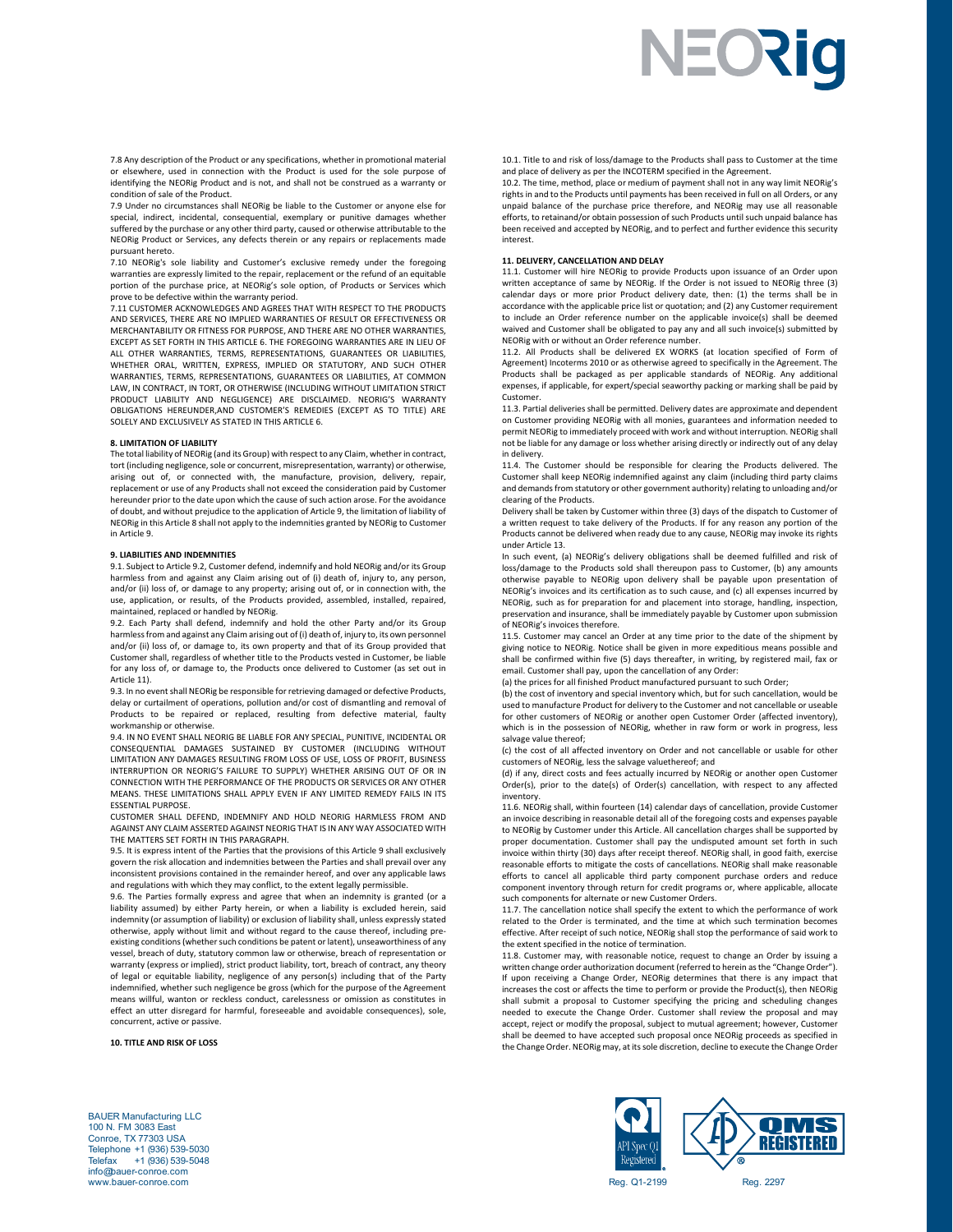# NEORIO

and such declination to execute shall not prejudice NEORig's rights under the applicable Purchase Order.

11.9. In the event that Customer submits a Change Order or otherwise partially cancels an Order such that the remaining Order, in NEORig's sole reasonable opinion, is economically detrimental, NEORig shall have the option of increasing the price of the remaining Order with the Customer or terminating the remaining Order.

11.10. If the Customer materially changes the Agreement such that, in NEORig's sole reasonable opinion, the commercial terms become economically detrimental to NEORig, then NEORig shall have the right to increase the prices in such Agreement.

11.11. The date on which NEORig's obligations are to be fulfilled shall be extended for a period of time equal to the time lost by reason of any delay arising directly or indirectly from unforeseeable circumstances, a Force Majeure event, strikes, labor disputes, sabotage, failure from Customer to timely provide information, materials, equipment or transportation or any item or service to be furnished by Customer, or any other cause beyond NEORig's reasonable control, or otherwise. Customer acknowledges and agrees that delivery and shipment dates mentioned in writing by NEORig, is a best estimate only and NEORig shall not be liable to Customer for any failure to deliver or ship on any particular date or dates.

# **12. INVOICING CONDITIONS**

12.1 NEORig shall invoice Customer periodically and/or at the completion of the work and Customer shall pay any and all NEORig's invoice(s) in accordance with the payment terms set forth herein.

12.2 NEORig's invoice shall be deemed correct and shall evidence Customer's acceptance of work delivered, unless NEORig receives prompt written notice of any disputed items within five (5) business days after the date of the invoice (date as specified on the invoice). Such notice shall explain the reason for the dispute in detail, along with any supporting documentation of Customer's position, after which Customer and NEORig shall meet in good faith within fifteen (15) calendar days from NEORig's receipt of notice to resolve the dispute. Upon settlement of the dispute, Customer shall immediately pay all amounts agreed to be due with respect to the disputed amount(s) to NEORig and NEORig shall then make the appropriate corrections regarding the disputed portion (if any are justified) by issuing a credit or debit note to Customer. Customer shall have no right to withhold or offset payments with respect to any Purchase Order for disputed amounts or for any other type or kind of claim or dispute between Customer and NEORig. Notwithstanding Customer's right to dispute an invoice, Customer agrees to pay NEORig any undisputed portion of an invoice as set forth above on or before the due date.

Customer agrees that NEORig may cancel, suspend or terminate the Product delivery for which payment is in dispute without incurring any liability to Customer.

12.3 For sale of Products, the following invoicing conditions apply:

(a) Upon receipt and acceptance of the Order, NEORig shall immediately submit an invoice to Customer for an amount equal to fifty percent (50%) of the Product sale price. (b) Upon delivery of the Product, NEORig shall immediately submit an invoice to Customer for an amount equal to Fifty percent (50%) of the Product sale price.

(c) Any and all invoices submitted shall be paid in accordance with the payment terms set forth herein.

#### **13 PAYMENT**

13.1 All Product charges are priced in United States Dollars. Any other currencies will be exchanged to United States Dollars as per Central Bank standard exchange rates at time of quotation.

13.2 Customer shall pay 100% of the invoice value for the Products sold within thirty (30) days from the date of issuing the invoice to Customer or as agreed to specifically in writing between NEORig and Customer. Unless NEORig specifies otherwise, such payment shall be made in advance, unless NEORig has approved Customer's credit prior to the sale. All payments should be made in the currency indicated on the Agreement. If no currency is indicated, then United States Dollars will apply for all Products.

13.3 Customer's failure to pay any amounts within thirty (30) days of the due date shall give NEORig the right to take possession of the unpaid (or partially unpaid) Product and thereafter to refuse providing any Product (without prejudice to any other contractual or legal remedies NEORig may have).

13.4 Customer agrees that NEORig is entitled to charge and accrue interest on any past due balance (including amounts that are disputed by Customer but are found to be due and owing) at the maximum interest rates allowable by applicable laws, if such laws limit interest to a lesser amount, from the due date for payment until receipt by NEORig of the unpaid amount plus the applicable late payment interest. If NEORig employs a collection agency or attorneys to collect any outstanding invoice(s) or to enforce its rights hereunder, Customer agrees to pay all actual expenses of collection, all collection agency fees, and all attorneys' fees and court costs, including, but not limited to, attorneys' fees incurred in connection with litigation, mediation, arbitration, bankruptcy, or other judicial proceedings.

13.5 In the event that Customer's account with NEORig becomes delinquent, any price discount (including applicable activity level or other volume‐based discounts) will be unearned, and NEORig has the right to revoke any and all discounts previously applied in arriving at the net invoice price. Upon revocation, the full invoice price, without discount, will become immediately due and owing and subject to collection.

Customer acknowledges that NEORig, in its sole discretion, may refuse to grant Customer the right to request work on credit or may rescind the right to request work on credit at any time. Unless otherwise agreed between the parties in a separate writing, NEORig does not offer any early pay discounts.

13.6 If payment default continues for more than thirty (30) days after written notice to Customer, then NEORig may, at its sole discretion, elect to suspend any pending Product delivery, remove any Product or terminate the Order or this Agreement for cause without any liability and without prejudice to other remedies.

13.7 If Customer in good faith does not agree with the amount of an invoice and chooses to dispute any portion of it, then Customer agrees that it will pay any non-disputed portion and notify NEORig within fourteen (14) days of receipt of an invoice of the reasons for disputing all or part of that invoice, and NEORig agrees to provide Customer with the necessary information to support the dispute. Customer agrees that NEORig may cancel, suspend or terminate the Product delivery for which payment is in dispute without incurring any liability to Customer.

13.8 Customer may not set off or withhold payment due on one invoice against fees payable from another invoice.

13.9 Where an advance has been agreed to, NEORig shall have the right to terminate the Agreement, with no cost to NEORig, in the event of non‐receipt of such advance.

13.10 In case the Agreement value is increased from the amount paid originally as advance, due to any reason, Customer shall arrange to pay the revised incremental value within fifteen (15) days of receiving the notice of the same. In the event of failure, NEORig shall be entitled to terminate the Agreement with immediate effect.

13.11 NEORig may require Customer to secure the total price of the Product by establishing at Customer's cost a letter of credit (i) in favor of and in a form acceptable to NEORig (ii) maintained in sufficient amounts and for the period of time necessary to meet all payment obligations, (iii) maintained in sufficient amounts and for the period of time necessary to meet all payment obligations, (iv) issued by an international reputable bank acceptable to NEORig, (v) delivered to NEORig in a form satisfactory to NEORig within thirty (30) days after NEORig's acceptance of the Order, (vi) which permits partial shipments, and (vii) which provides for payment(s) upon presentation of NEORig's invoices.

13.12 Prior to delivery of the Product, if Customer's creditworthiness has deteriorated (in NEORig's sole, but reasonable, opinion), then, NEORig may require full or partial payment by Customer as a pre‐condition to delivery of the Product.

13.13 For any items purchased for Customer at Customer's request from a third party, or provided to Customer on a "cost plus" basis pursuant to any pricing agreement or price list (collectively, "Reimbursable Items"), NEORig shall invoice Customer for such Reimbursable Items in advance on the first business day of each calendar month. Customer acknowledges that NEORig's payment terms for Reimbursable Items are cash in advance.

#### **14. TAXES**

14.1 Any tax or other charge imposed by law on the sale or production of goods or the performance of services shall be paid for by the Customer, unless the law specifically provides that such payment must be made by NEORig, in which case the Customer shall reimburse NEORig for such payment as part of the purchase price. Custom duties, consular fees, insurance charges and other comparable charges will be borne by the Customer.

# **15. EXPORT SHIPMENT**

As a service to Customer, and upon Customer's written request and NEORig's written agreement, NEORig shall, subject to Article 20, arrange for export shipment on behalf of Customer. Customer shall pay NEORig for all fees and preparation of consular documents, packaging, marketing, freight, storage and warehouse to warehouse (including war risk) insurance. In performing such service, NEORig shall comply with any reasonable instructions of Customer or, in the absence thereof, shall act accordingly to its best judgment. In acting in Customer's behalf hereunder, NEORig shall be without liability on any claim asserted by Customer with respect to such export shipment, including late delivery and damages.

#### **16. PATENTS**

16.1. For the Purpose of this Article "Intellectual Property" means all trademarks or trade names (whether common‐law or registered), patents, mask works, patents, patent applications, copyrights (whether published or unpublished), trade secrets, know‐how, designs, methods, processes, work‐flow, inventions, proprietary information and transferable rights under written contracts relating to the Products.

16.2. NEORig owns all rights to the Intellectual Property embodied in the Products. NEORig does not transfer any ownership rights in such Intellectual Property to Customer. 16.3. NEORig will not be liable for Intellectual Property infringement that arises: (i) out of a Customer's use of Products in combination with products or services not provided by NEORig; (ii) where Products have been specially modified, designed and/or manufactured to meet Customer's specifications; (iii) out of unauthorized additions or modifications to Products; or (iv) where the Customer use of Products does not correspond to NEORig published standards or specifications; however, NEORig may accept to be liable for Intellectual Property infringement Claims arising out of a Customer's normal use of Products as per sub‐clause below.

16.4. If Customer receives a Claim that any Product or part thereof directly infringes a patent or copyright issued under the laws of the country of original delivery or intended destination (as identified by Customer in its Order), Customer shall notify NEORig promptly in writing and give NEORig information, assistance and exclusive authority to